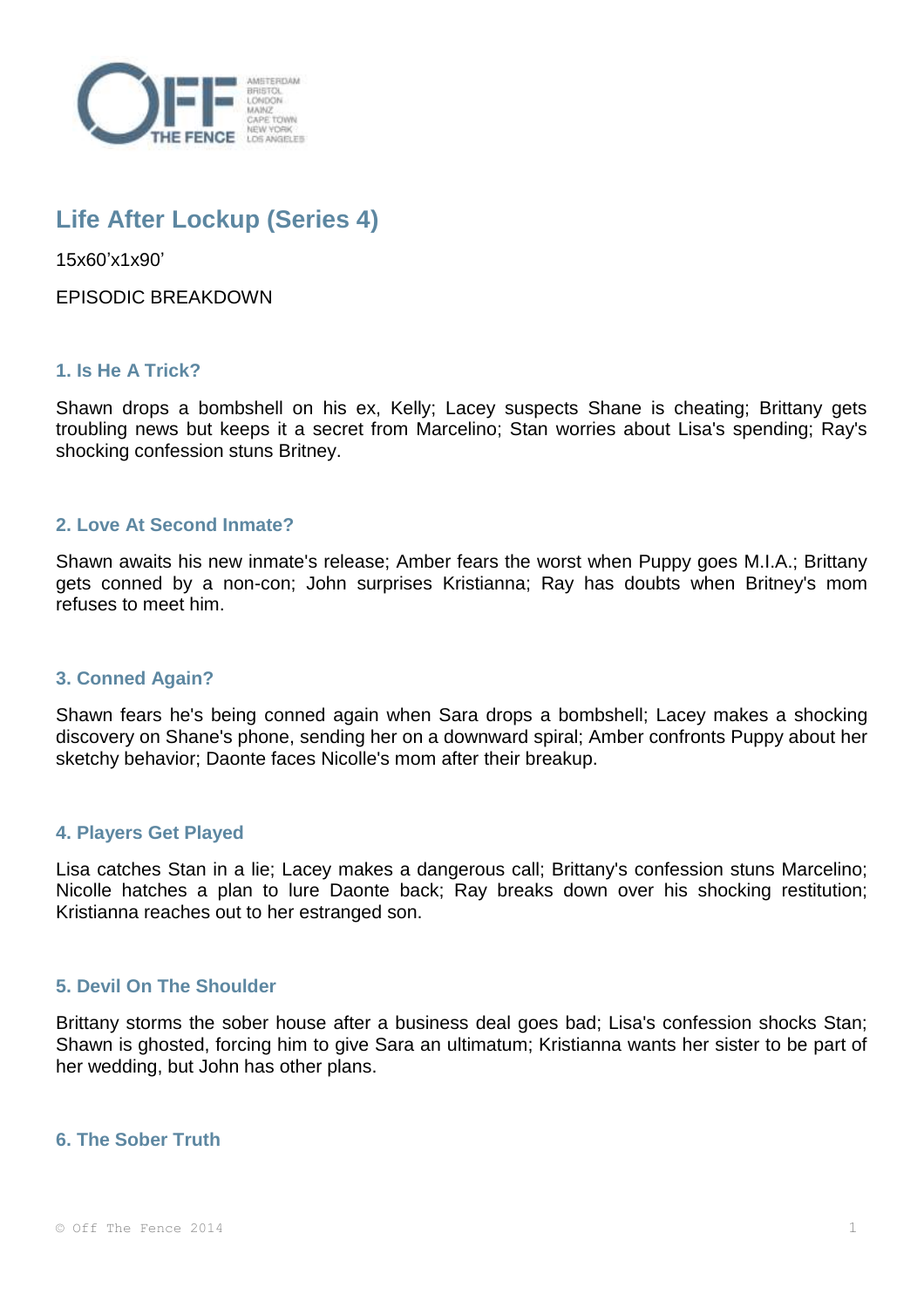Lacey drops a bomb on Shane; Nicolle makes Daonte a surprising offer; at the sober house, Brittany faces the man who conned her; Shawn fears Sara may be scamming him; Ray declares he's not a sperm donor.

## **7. Not One To Mess With**

Lisa is exposing Stan's shady past, but what else is he hiding? Meanwhile, Brittany seeks revenge.

## **8. Demon & Lies**

Lacey forces Shane to take a lie detector test. What is he hiding? Meanwhile, Lisa sets up a thirst trap for Stan.

#### **9. Poly Problems**

The bombshells keep coming for Lacey and Shane. What else will be uncovered? Plus, Daonte has an emotional sit-down with Nicolle and Tia.

## **10. Put A Ring On It**

Lisa hatches a plan for revenge while on a secret rendezvous. Shawn gets grilled by Sara's mom. Nicolle is faced with a big decision. Puppy shocks Amber with bad news. Kristianna loses it over her sister on her wedding day.

## **11. Confessions Of A Serial Liar**

Shawn and Sara spend the weekend together! But, things go left with a shocking confession. Meanwhile, Lacey reconnects with Shane.

## **12. I''m Not In Love**

Lacey's revelation stuns Shane. Sara storms out on Shawn. Stan is dumbfounded by Lisa's bold move. Days before her wedding, Nicolle's cold feed sends her into a breakdown. Kristianna's world is flipped upside down.

#### **13. I Plead The Fifth**

Shawn is ready to take the next step, but Sara is unsure after she discovers a new secret. Plus, Shane and Lacey's fresh start goes bad.

#### **14. Bride Or Fugitive?**

Nicolle and Tia are tying the knot, but Daonte is crashing their big day. How will this love triangle end?